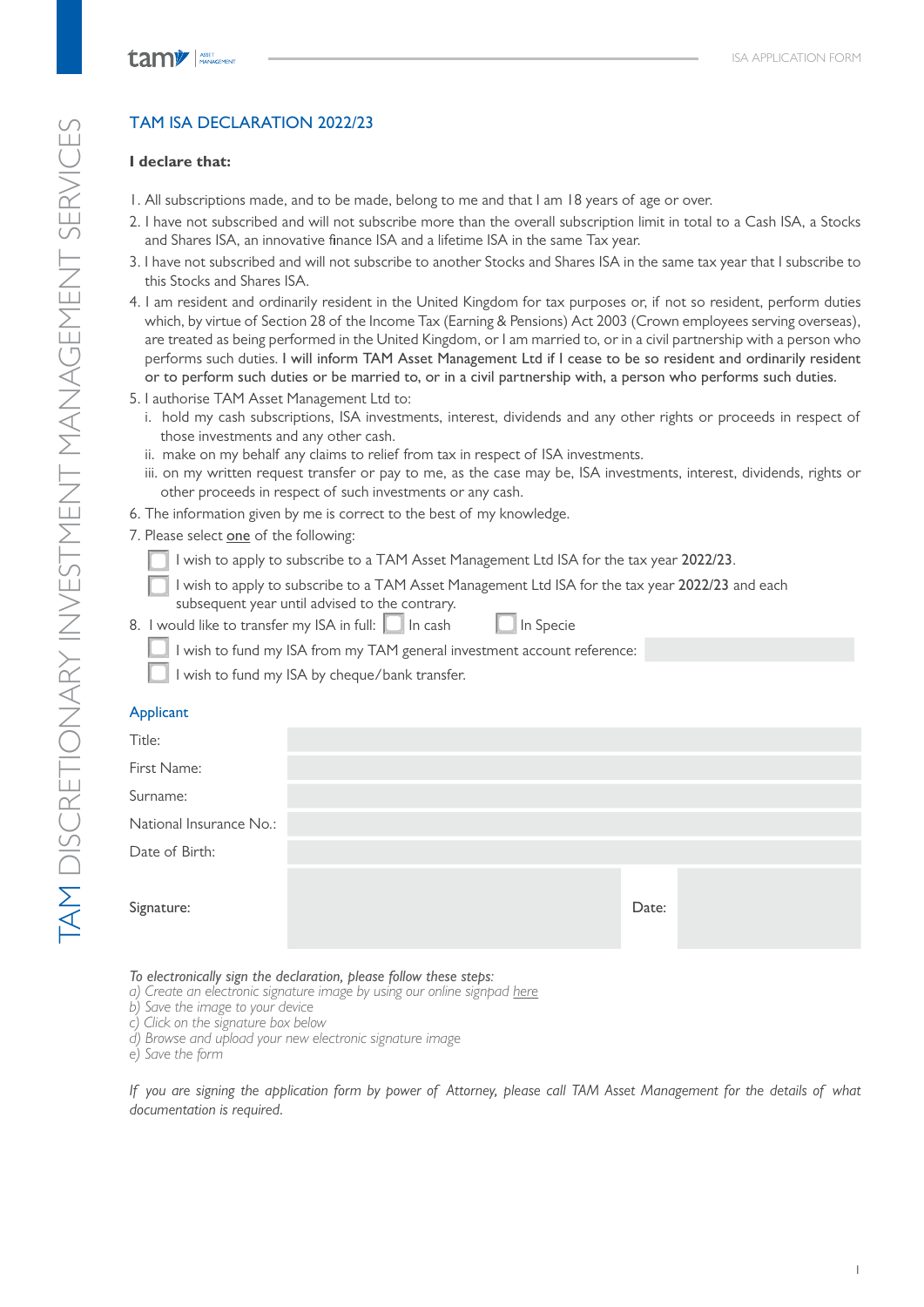tamy | ASSET

## ISA TERMS & CONDITIONS FOR TAX YEAR 2022/23

TAM Asset Management Ltd are registered Inland Revenue ISA Managers, authorised and regulated by the Financial Conduct Authority.TAM ISAs are managed in accordance with the ISA Regulations and other regulatory and legal requirements. Should TAM Asset Management Ltd decide to delegate any of their functions or responsibilities under these Terms & Conditions they will satisfy themselves that any such person is competent to carry out those functions and responsibilities.

### TO OPEN AN ISA

**1.** Anyone aged 18 or over, who is resident and ordinarily resident in the UK, can subscribe up to  $£20,000$  to a stocks and shares ISA, either in cash or by way of existing shares (for which special rules apply).

**2.** The investments will be and must remain in your beneficial ownership and must not be used as security for a loan. As per your initial Terms of Business the title to the investments will be in the name of Pershing Nominees Ltd (or in the case of overseas securities held with any eligible custodian as they may reasonably determine). UK non-Crest securities will be held in their physical possession. Share certificates or other documents evidencing title will be held by us as Inland Revenue authorised ISA Managers.

**3.** Withdrawals do not incur liability to tax. The funds withdrawn can be re-subscribed in the same tax year if the maximum subscription has not already been made.

**4.** Qualifying investments can be any equity (ordinary shares) in a company which is incorporated anywhere in the world and which is officially listed on a recognised Stock Exchange, as termed by the Inland Revenue, any qualifying Investment Trust, Unit Trust, OEIC or UCITS (subject to special rules), certain corporate bonds convertibles and preference shares, PIBs and Gilts.

**5.** Dividends may be withdrawn without charge bi-annually.

**6.** Interest arising on cash on deposit is not liable for tax but we are required to account to the Inland Revenue for a flat rate charge of 20% on all interest paid or credited. The investor cannot reclaim this charge. Interest rates will be available on request.

**7.** You have the right to attend shareholders, securities holders or unit holders meeting, exercise voting rights, and receive company reports and accounts, and supplementary information which may incur a further administration fee. You must notify us in writing if you wish to take up this right.

**8.** Where applicable Bonus Rights will automatically be added to your holding. Please note Rights issues may not be subscribed for by additional cash investment over the annual ISA limit, but may be taken up from cash already in the ISA, or taken up outside the ISA.

**9.** Statements are constantly available to download via our web delivery system, giving details of investments and cash balances held in the ISA.

**10.** Your ISA investment will be discussed individually with you by your IFA prior to purchase or sale and TAM are

not responsible for determining the appropriateness or suitability of and ISA for your circumstances. It is your adviser's responsibility to assess your circumstances and determine the correct risk profile which will be relayed to TAM and agreed to by you.

**11.** TAM Asset Management Ltd is responsible for determining the eligibility of investments to be held within ISAs. It is, however, possible for a previously qualifying investment to become non-qualifying, for which TAM Asset Management Ltd cannot be held responsible, nor for any loss of benefit resulting. If an investment ceases to qualify, we will arrange to sell or transfer it out of the account.

**12.** You are not obliged to take out an ISA each year but we do require you to complete an application form for each tax year for which you subscribe unless you choose the second option on the previous page point 8.

**13.** As the ISA is personal to you, tax exemptions cease on death and thereafter your personal representatives will have the choice of liquidating the investments or transferring them in specie to your beneficiary(s).

**14.** You have the right to transfer your ISA to another ISA manager. On receipt of your written instructions and within the time stipulated by you, subject to a minimum period of 21 calendar days, all or part of your ISA shall be transferred to another ISA manager.

**15.** On receipt of your instructions and within the time stipulated by you, subject to a minimum period of 21 days, all or part of the investment held in your ISA, and proceeds arising from those investments, shall be transferred or paid to you.

**16.** We will notify you if, by reason of any failure to satisfy the provisions of the ISA regulations made by the Inland Revenue, the ISA has or will become void. Voided ISAs will be subject to our closure fee.

**17.** Alterations may be made from time to time to these terms without notice in order to meet changes in ISA regulations, legal requirements and otherwise to allow effective management of your ISA investments. Any changes in our charges will be made available via our website 30 calendar days prior to them taking effect.

**18.** Where applicable the Terms and Conditions stipulated in your (Discretionary) Terms of Business Proposal will apply to your ISA. We will manage the portfolio as per the investment objectives advised in your signed account opening documentation. Should your investment objectives change, please contact your Adviser as soon as possible in order that they can instruct us accordingly.

**19.** You are reminded that, owing to the nature of the investment market, share prices and the income derived from a shareholding can fall as well as rise that the degree of risk attached to any particular investment may vary, and that you may not receive back all the money which you invested.

**20.** Your ISA investments do not involve you in any correspondence or returns to the Inland Revenue.